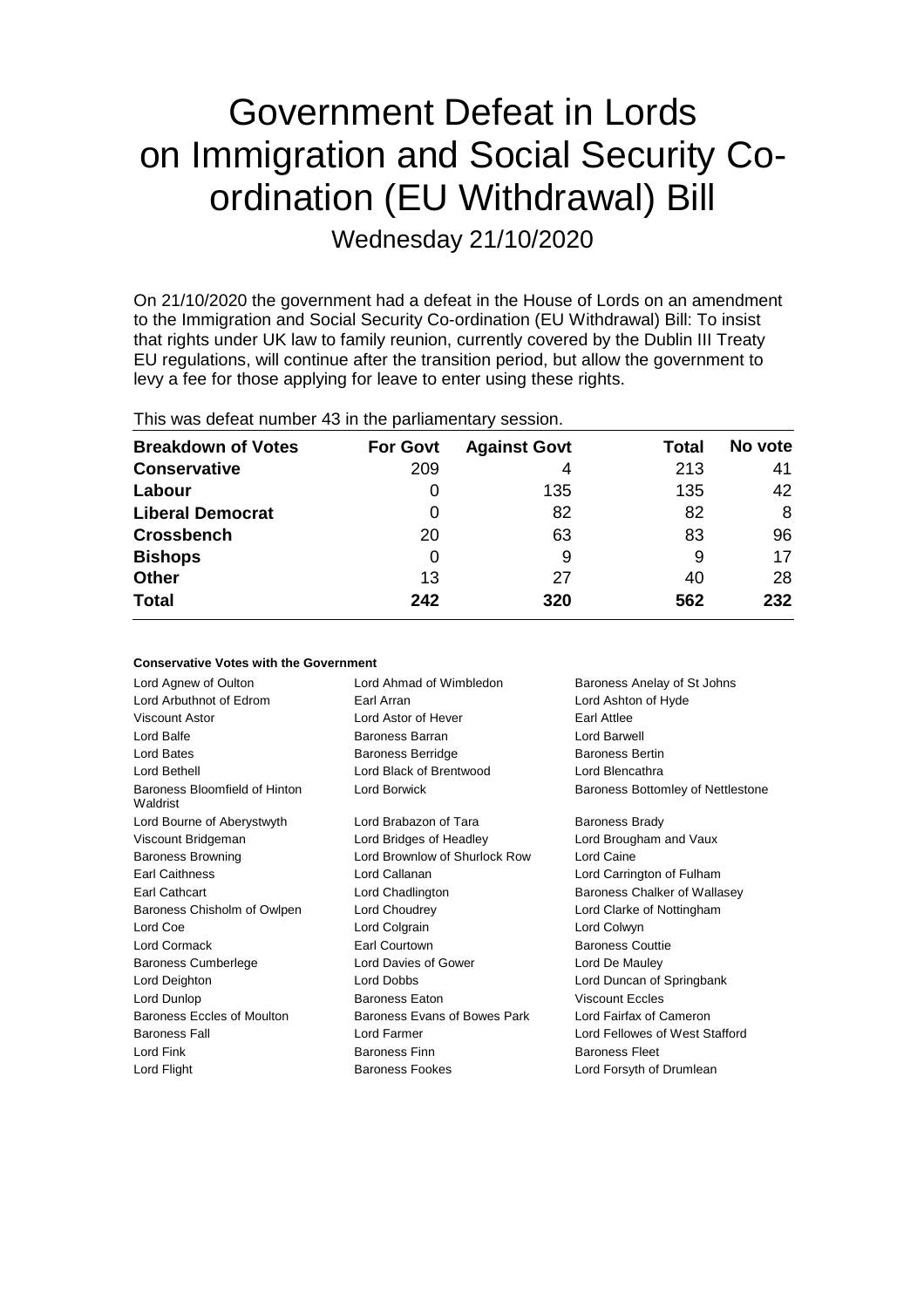Lord Framlingham Lord Fraser of Corriegarth Lord Freud Lord Garnier Lord Gilbert of Panteg Lord Glenarthur Lord Glendonbrook Lord Gold Baroness Goldie Lord Goldsmith of Richmond Park Lord Goodlad Viscount Goschen Lord Grade of Yarmouth Lord Greenhalgh Lord Grimstone of Boscobel Lord Hague of Richmond Viscount Hailsham Lord Hamilton of Epsom Lord Haselhurst Lord Hayward Lord Henley Lord Herbert of South Downs Lord Hill of Oareford Baroness Hodgson of Abinger Lord Holmes of Richmond Baroness Hooper **Lord Horam** Lord Howard of Rising **Earl Howe Lord Howell of Guildford** Lord Hunt of Wirral **Baroness Jenkin of Kennington** Lord Jopling Lord Keen of Elie Lord Kirkham Lord Kirkhope of Harrogate Lord Lancaster of Kimbolton Lord Lang of Monkton Lord Lansley Lord Leigh of Hurley Earl Lindsay Lord Lingfield Earl Liverpool **Earl Liverpool** Marquess of Lothian **Lord Lucas** Lord Mackay of Clashfern **Lord Mancroft Baroness Manzoor** Baroness Manzoor Lord Marland Lord Marlesford Lord Maude of Horsham Lord McColl of Dulwich Baroness McGregor-Smith Lord McLoughlin Lord Mendoza **Baroness Meyer** Baroness Meyer Baroness Mone Baroness Morgan of Cotes **Baroness Morris of Bolton** Baroness Morrissey Lord Moylan Lord Moynihan Lord Nash Baroness Neville-Jones **Baroness Neville-Rolfe Baroness Newlove** Baroness Newlove Baroness Nicholson of Winterbourne Baroness Noakes Lord Northbrook Lord Norton of Louth Lord O'Shaughnessy Lord Parkinson of Whitley Bay Lord Patten Baroness Penn Lord Pickles Baroness Pidding Lord Polak Lord Popat Lord Porter of Spalding Lord Price Lord Rana Lord Ranger **Baroness Rawlings** Lord Reay Baroness Redfern Lord Renfrew of Kaimsthorn Lord Ribeiro Viscount Ridley Lord Risby Lord Robathan Baroness Rock Lord Rose of Monewden Lord Rotherwick Lord Saatchi Baroness Sanderson of Welton Lord Sassoon Baroness Sater **Baroness Scott of Bybrook** Baroness Seccombe Lord Selkirk of Douglas Baroness Shackleton of Belgravia Lord Sharpe of Epsom Lord Sheikh Baroness Shephard of Northwold Lord Sherbourne of Didsbury Baroness Shields **Lord Shinkwin** Earl Shrewsbury Lord Smith of Hindhead Baroness Stedman-Scott Lord Sterling of Plaistow Lord Strathclyde **Baroness Stroud** Baroness Sugg Baroness Sugg Lord Suri Lord Taylor of Holbeach Lord Tebbit Lord Trefgarne Viscount Trenchard Lord Trimble Lord True **Lord Tugendhat** Viscount Ullswater Lord Vaizey of Didcot **Baroness Vere of Norbiton** Baroness Verma Lord Vinson Lord Wakeham Lord Waldegrave of North Hill Lord Wasserman Lord Wei Lord Wharton of Yarm Lord Whitby Baroness Wilcox Lord Willetts Baroness Williams of Trafford Baroness Wyld Lord Young of Graffham Lord Young of Cookham Viscount Younger of Leckie

Lord Gardiner of Kimble **Baroness Gardner of Parkes** 

#### **Conservative Votes against the Government**

Baroness Warsi

Lord Bowness Lord Deben Lord Randall of Uxbridge

**Labour Votes with the Government**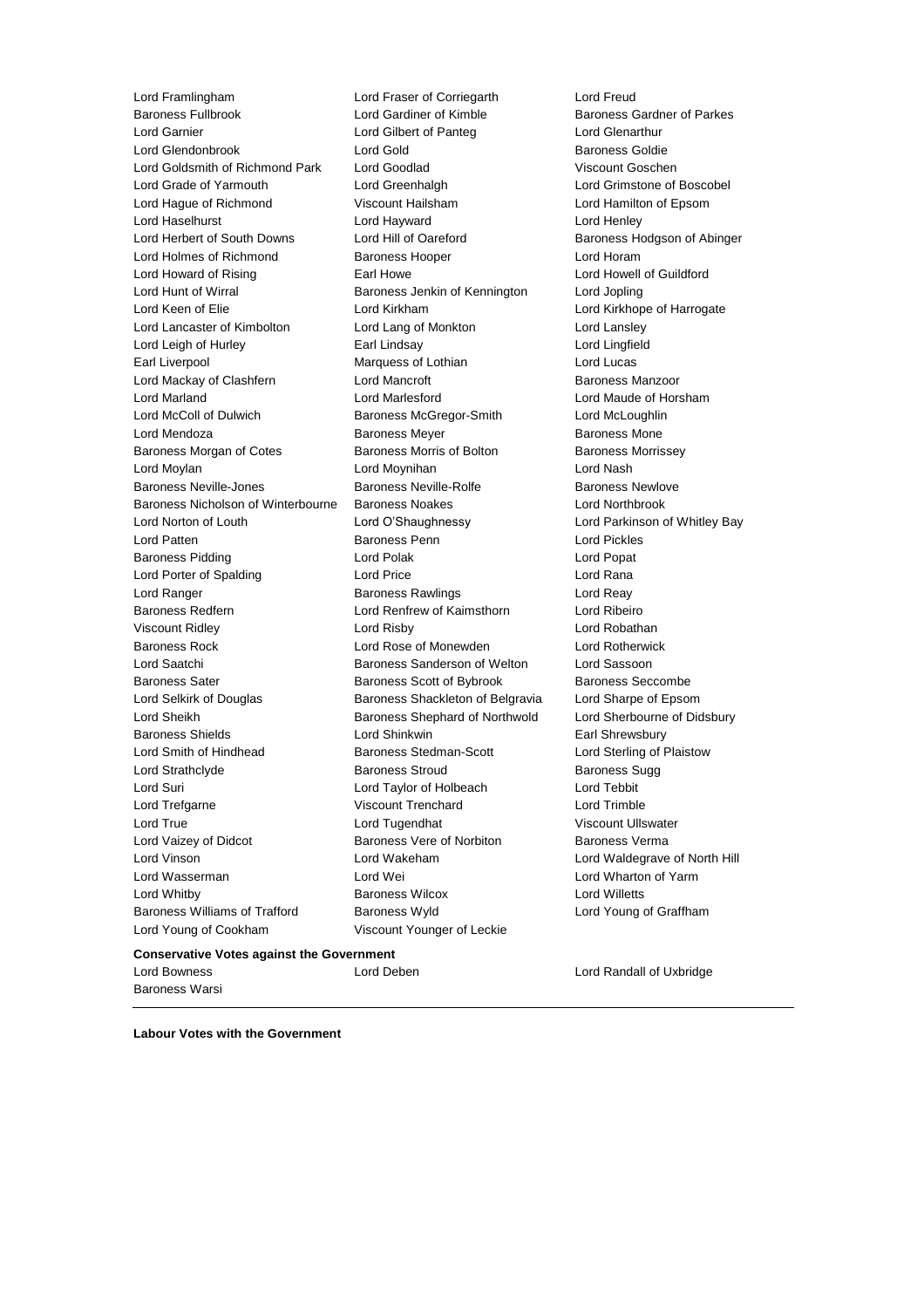## **Labour Votes against the Government**

Baroness Andrews **Baroness Armstrong of Hill Top** Lord Bach<br>Baroness Bakewell **Bach Lord Bassam of Brighton** Lord Berke Baroness Billingham Baroness Blower Baroness Blower Lord Blunkett Lord Boateng Lord Bradley Lord Browne of Ladyton Baroness Bryan of Partick Lord Campbell-Savours Lord Carter of Coles Baroness Chakrabarti Viscount Chandos Baroness Clark of Kilwinning Lord Clark of Windermere Baroness Cohen of Pimlico Lord Collins of Highbury Baroness Corston Baroness Crawley Lord Davidson of Glen Clova Lord Desai **Baroness Donaghy** Lord Donoughue Lord Dubs Lord Eatwell Lord Elder Lord Evans of Watford Lord Faulkner of Worcester Lord Filkin Lord Foulkes of Cumnock Baroness Gale Lord Giddens Lord Glasman Baroness Golding Lord Goldsmith Baroness Goudie Lord Grantchester Lord Griffiths of Burry Port Lord Grocott Viscount Hanworth Lord Harris of Haringey Lord Haskel **Lord Haworth** Lord Haworth **Baroness Hayman of Ullock** Baroness Hayter of Kentish Town Baroness Healy of Primrose Hill Lord Hendy Baroness Henig **Baroness Hilton of Eggardon** Lord Hollick Lord Howarth of Newport Lord Hoyle Lord Hunt of Kings Heath Lord Hutton of Furness **Baroness Jay of Paddington** Lord Jones Baroness Jones of Whitchurch Lord Jordan Baroness Kennedy of The Shaws Lord Kennedy of Southwark Lord Knight of Weymouth Baroness Lawrence of Clarendon Lord Layard **Lord Leitch** Lord Leitch **Lord Levy** Baroness Liddell of Coatdyke Lord Liddle Lord Lines Lord Lipsey Baroness Lister of Burtersett Lord MacKenzie of Culkein Baroness Mallalieu Baroness Massey of Darwen Lord Maxton Lord McAvoy Lord McConnell of Glenscorrodale Baroness McDonagh Baroness McIntosh of Hudnall<br>
Lord McKenzie of Luton Lord McNicol of West Kilbride Lord Mendelsohn Lord Mitchell Lord Monks Baroness Morgan of Huyton Baroness Morris of Yardley **Lord Murphy of Torfaen** Baroness Osamor Lord Pendry **Baroness Pitkeathley Baroness Pitkeathley Lord Ponsonby of Shulbrede** Lord Prescott Baroness Primarolo Baroness Prosser Lord Puttnam Baroness Quin Lord Radice Baroness Ramsay of Cartvale Baroness Rebuck Lord Reid of Cardowan Lord Robertson of Port Ellen Lord Rooker Lord Rosser Lord Rowlands Baroness Royall of Blaisdon Lord Sawyer Baroness Sherlock Lord Sikka Viscount Simon Baroness Smith of Gilmorehill Baroness Smith of Basildon Lord Soley Lord Stevenson of Balmacara Baroness Taylor of Bolton Baroness Thornton Lord Touhig Lord Triesman Lord Tunnicliffe Lord Turnberg **Baroness Warwick of Undercliffe** Lord Watson of Invergowrie Lord Watts **Lord West of Spithead** Baroness Wheeler Baroness Whitaker **Lord Whitty Lord Whitty** Baroness Wilcox of Newport Lord Wills Lord Winston Baroness Young of Old Scone

Lord Bassam of Brighton Lord Berkeley Lord McNicol of West Kilbride Lord Mendelsohn

**Lord Anderson of Swansea** 

#### **Liberal Democrat Votes with the Government**

#### **Liberal Democrat Votes against the Government**

| Lord Addington                 | Lord Alderdice                                | Lord Allan of Hallam               |
|--------------------------------|-----------------------------------------------|------------------------------------|
| Lord Alliance                  | Baroness Bakewell of Hardington<br>Mandeville | <b>Baroness Barker</b>             |
| Lord Beith                     | Baroness Benjamin                             | Baroness Bonham-Carter of Yarnbury |
| Baroness Bowles of Berkhamsted | Lord Bradshaw                                 | <b>Baroness Brinton</b>            |
| Lord Bruce of Bennachie        | Lord Burnett                                  | Baroness Burt of Solihull          |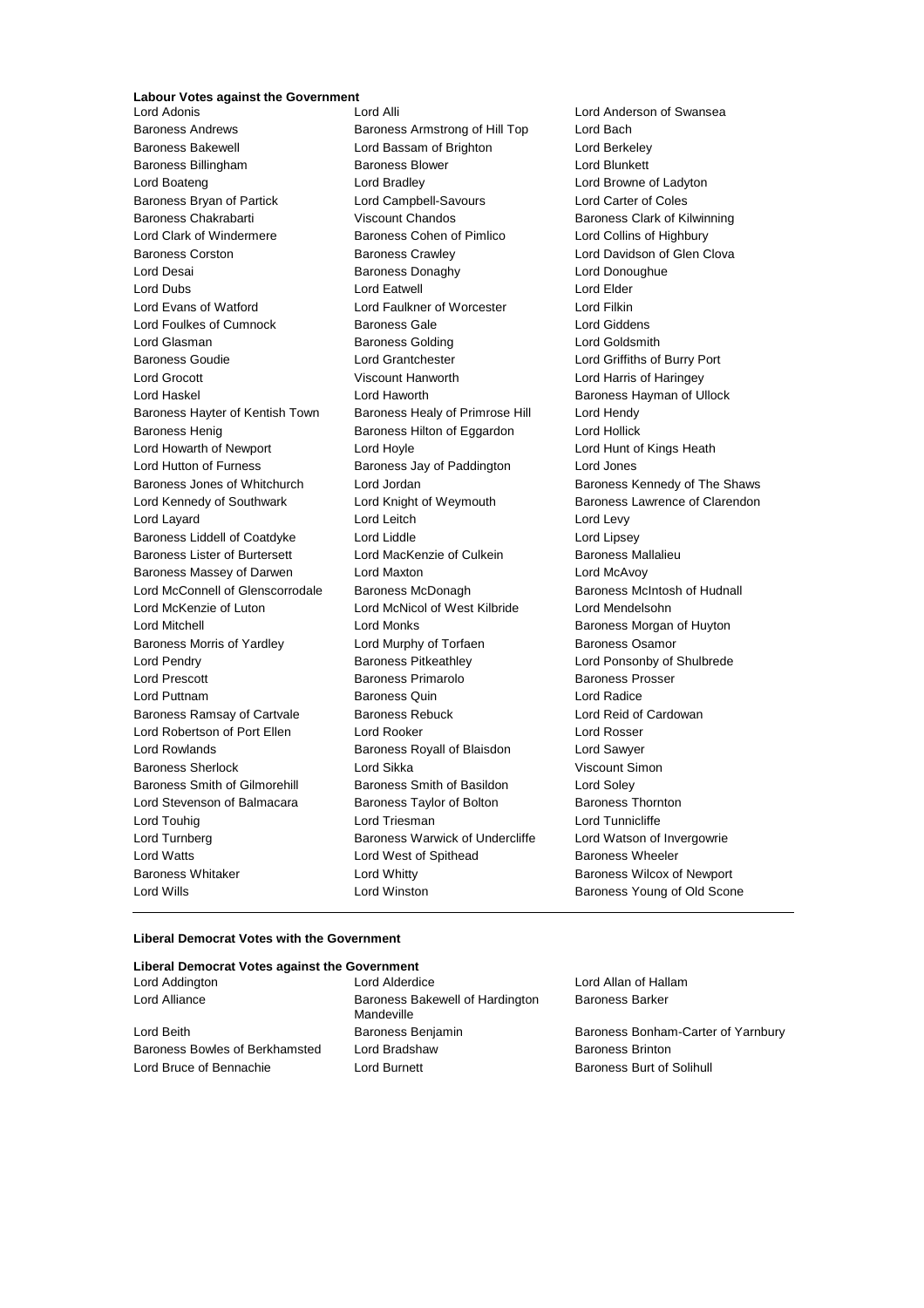Lord Campbell of Pittenweem Lord Clement-Jones Lord Cotter Lord Dholakia **Baroness Doocey** Baroness Peatherstone<br>
Lord Fox Lord Fox Baroness Garden of Free Baroness Garden of Free Baroness Garden of Free Baroness Garden of Fre Lord German Earl Glasgow Lord Goddard of Stockport Lord Greaves **Baroness Grender** Baroness Hamwee Baroness Hamwee Baroness Harris of Richmond Baroness Humphreys Lord Hussain Baroness Hussein-Ece Baroness Janke Lord Jones of Cheltenham Baroness Kramer Lord Lee of Trafford Baroness Ludford Lord Marks of Henley-on-Thames Lord McNally Baroness Miller of Chilthorne Domer Lord Newby Baroness Northover Lord Oates Lord Paddick **Lord Palmer of Childs Hill Baroness Parminter** Baroness Pinnock **Example 2** Lord Purvis of Tweed Baroness Randerson Lord Razzall Lord Rennard Lord Roberts of Llandudno Baroness Scott of Needham Market Lord Scriven Lord Charless Scott of Needham Market Lord Scriven Baroness Sheehan **Baroness** Sheehan Lord Shipley **Baroness Smith of Newnham** Lord Stephen Lord Stoneham of Droxford Lord Storey Lord Strasburger **Lord Stunell** Lord Stunell **Baroness** Suttie Lord Taverne Lord Taylor of Goss Moor Lord Teverson Baroness Thomas of Winchester Lord Thomas of Gresford Baroness Thornhill Viscount Thurso Lord Tope Lord Tyler Baroness Tyler of Enfield Lord Verjee Lord Wallace of Tankerness Lord Wallace of Saltaire **Baroness Walmsley Communist Cord Willis of Knaresborough** Lord Wrigglesworth

Lord Fox **Baroness Garden of Frognal** 

#### **Crossbench Votes with the Government**

#### **Crossbench Votes against the Government**

Viscount Brookeborough Baroness Bull Lord Butler of Brockwell Baroness Butler-Sloss Lord Chartres Earl Clancarty Viscount Colville of Culross **Earl Cork and Orrery Baroness Coussins** Lord Crisp Lord Cromwell Lord Dannatt Baroness D'Souza **Baroness Finlay of Llandaff** Lord Freyberg Baroness Greengross Lord Hannay of Chiswick Lord Harries of Pentregarth Lord Kerr of Kinlochard Lord Kerslake Lord Kilclooney Lord Krebs Lord Laming Lord Low of Dalston Lord Mair Baroness Masham of Ilton Baroness Meacher Baroness Morgan of Drefelin Baroness Murphy Baroness Neuberger Baroness O'Loan Baroness O'Neill of Bengarve Lord Pannick Lord Patel Baroness Prashar Lord Ramsbotham Lord Ravensdale Lord Rees of Ludlow Lord Ricketts Lord Russell of Liverpool **Earl Sandwich Communist Communist Communist** Duke of Somerset Baroness Stern **Example 2** Lord Vaux of Harrowden **Duke of Wellington** Lord Wilson of Dinton **Lord Woolf Lord Woolf Baroness Young of Hornsey** 

Lord Brown of Eaton-under-Heywood Lord Cameron of Dillington Lord Carey of Clifton Lord Carrington **Baroness Cavendish Little Venice** Lord Craig of Radley Viscount Craigavon **Baroness Deech** Earl Erroll Lord Green of Deddington Lord Greenway Lord Hope of Craighead Lord Janvrin Lord Kakkar Lord Mawson Lord Powell of Bayswater **Earl Stair** Earl Stair **Earl Stair** Lord Stirrup Lord Thurlow Lord Walker of Aldringham Lord Aberdare Lord Adebowale Lord Alton of Liverpool Lord Anderson of Ipswich Lord Berkeley of Knighton Lord Best Lord Bichard **Baroness Boothroyd** Lord Broers Lord Broers

Baroness Hayman **Baroness Hollins** Baroness Hollins Baroness Hunt of Bethnal Green Earl Lytton Lord Macdonald of River Glaven Lord Macpherson of Earl's Court